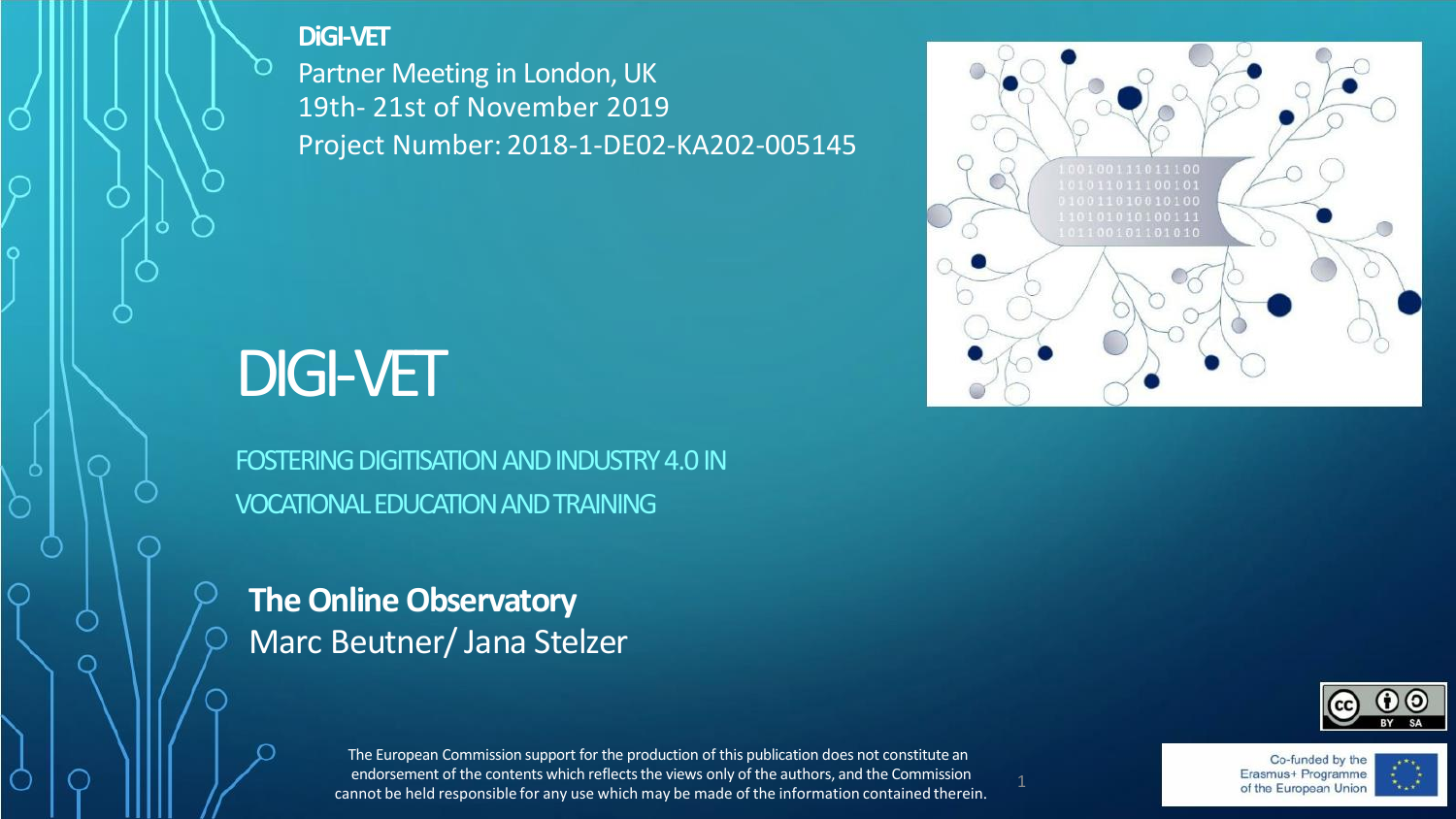## THE ONLINE OBSERVATORY



- IO5 Online Observatory of Digitisation Best Practices
- Online tool (IK will implemented the first prototype)
- Best practices
- Insights into real existing showcases
- Contacts to other companies
- Providing of instant access to a library of information







2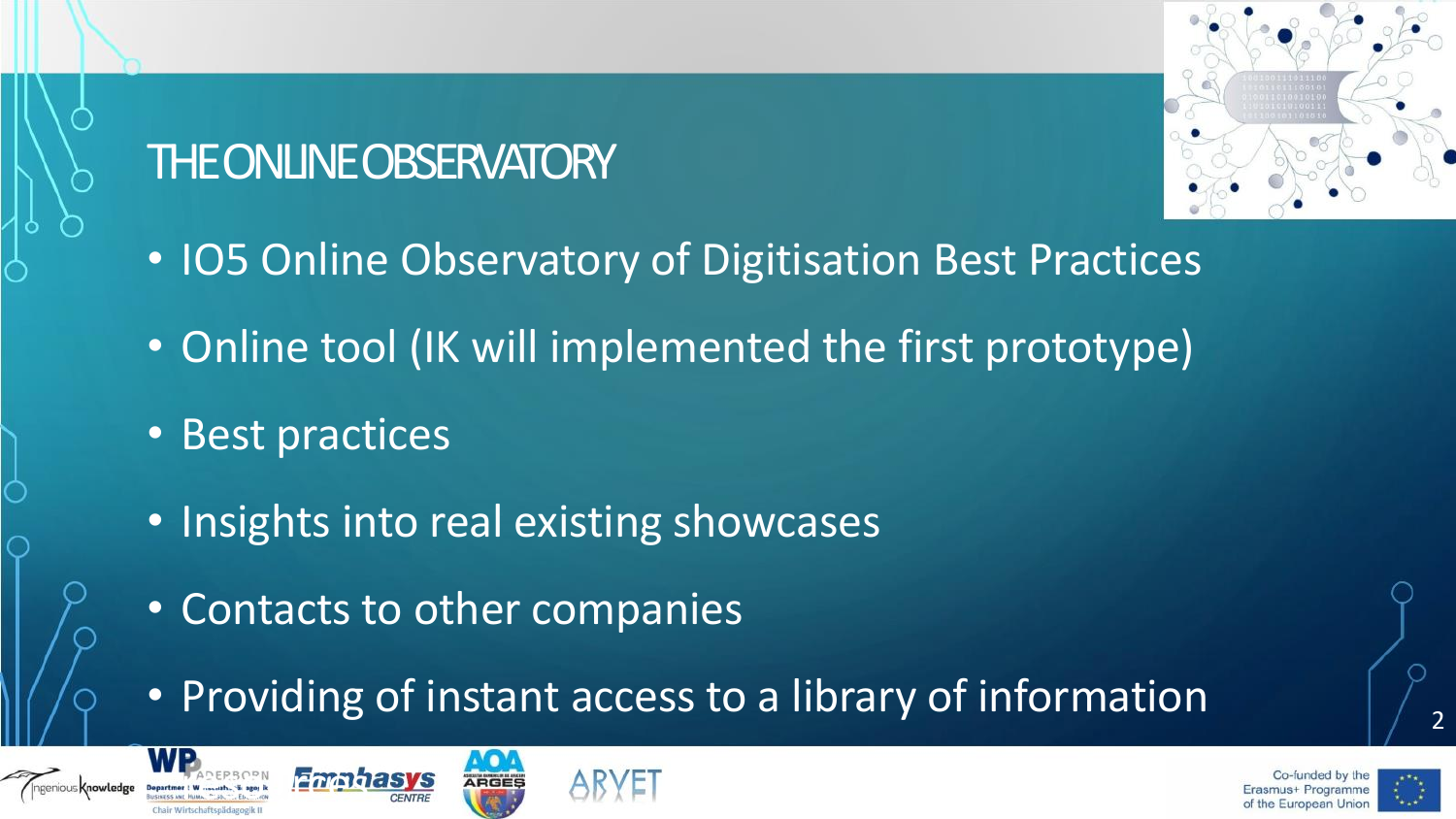

## CRITERIA FOR THE ONLINE OBSERVATORY

- Organising Interviews
	- $\rightarrow$  Identifying your enterprises (at least 6 per country)
	- $\rightarrow$  Inviting your participants
	- $\rightarrow$  Setting a time
	- $\rightarrow$  Finding a venue (face-to-face, Skype, telephone)









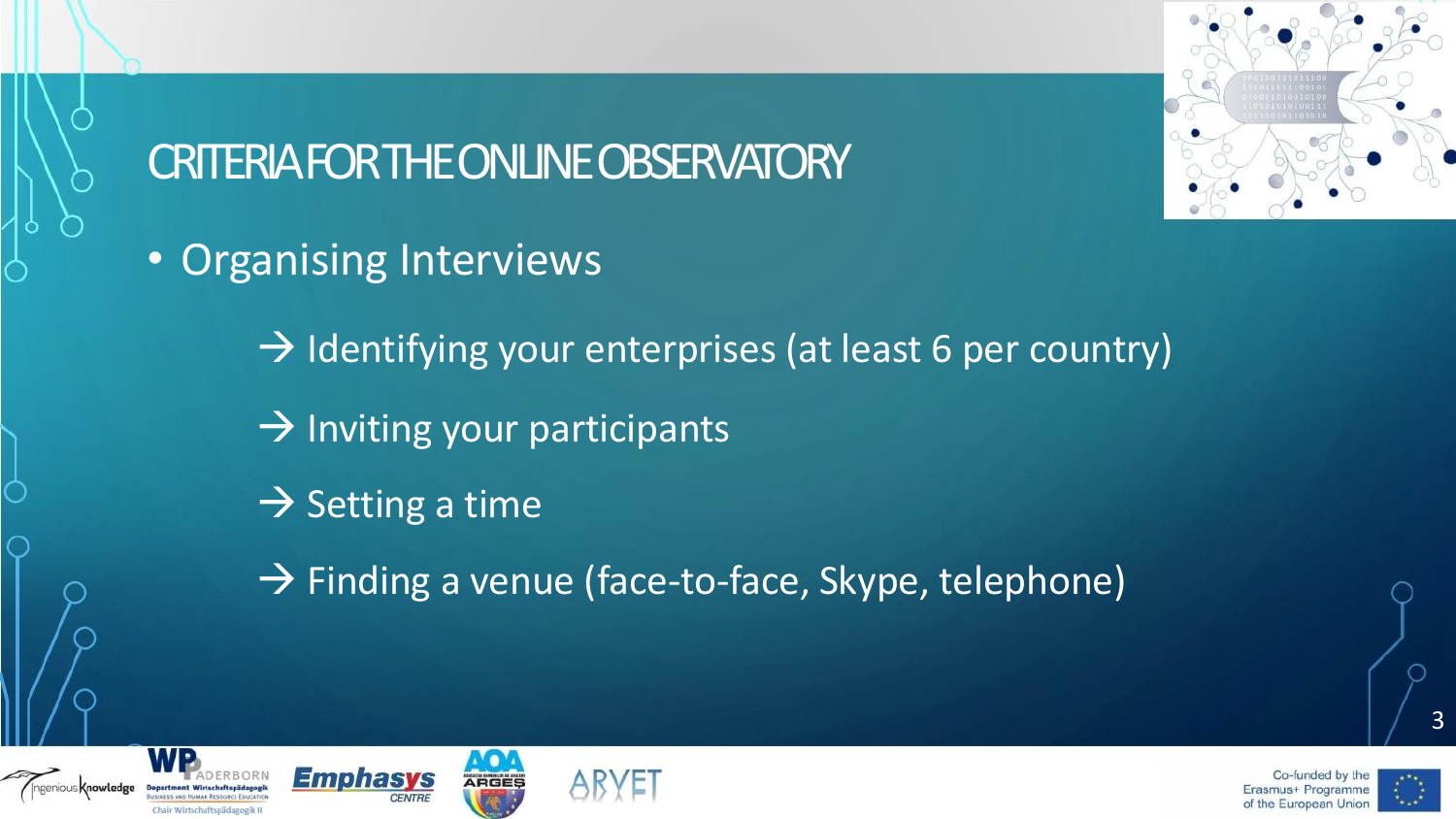#### **BUSINESS PROFILE**

#### **1. Name of Business**

**2. Years in business**

**3. Category of business**

**4. Description of business/ digitisation** **5. Size of business**

**6. Supports to set up business/ digitisation**

> **7. Pitfalls and challenges**

**8. Opportunities and plans for the future**

**9. Logo/ Pictures/ Videos**

#### ngenious Knowledge Department Wirtschaftspädagogik **SHERS AND HUMAN RESOURCE EDUCATION** Chair Wirtschaftspädagogik II





**ARGES** 



 $\boldsymbol{\Lambda}$ 

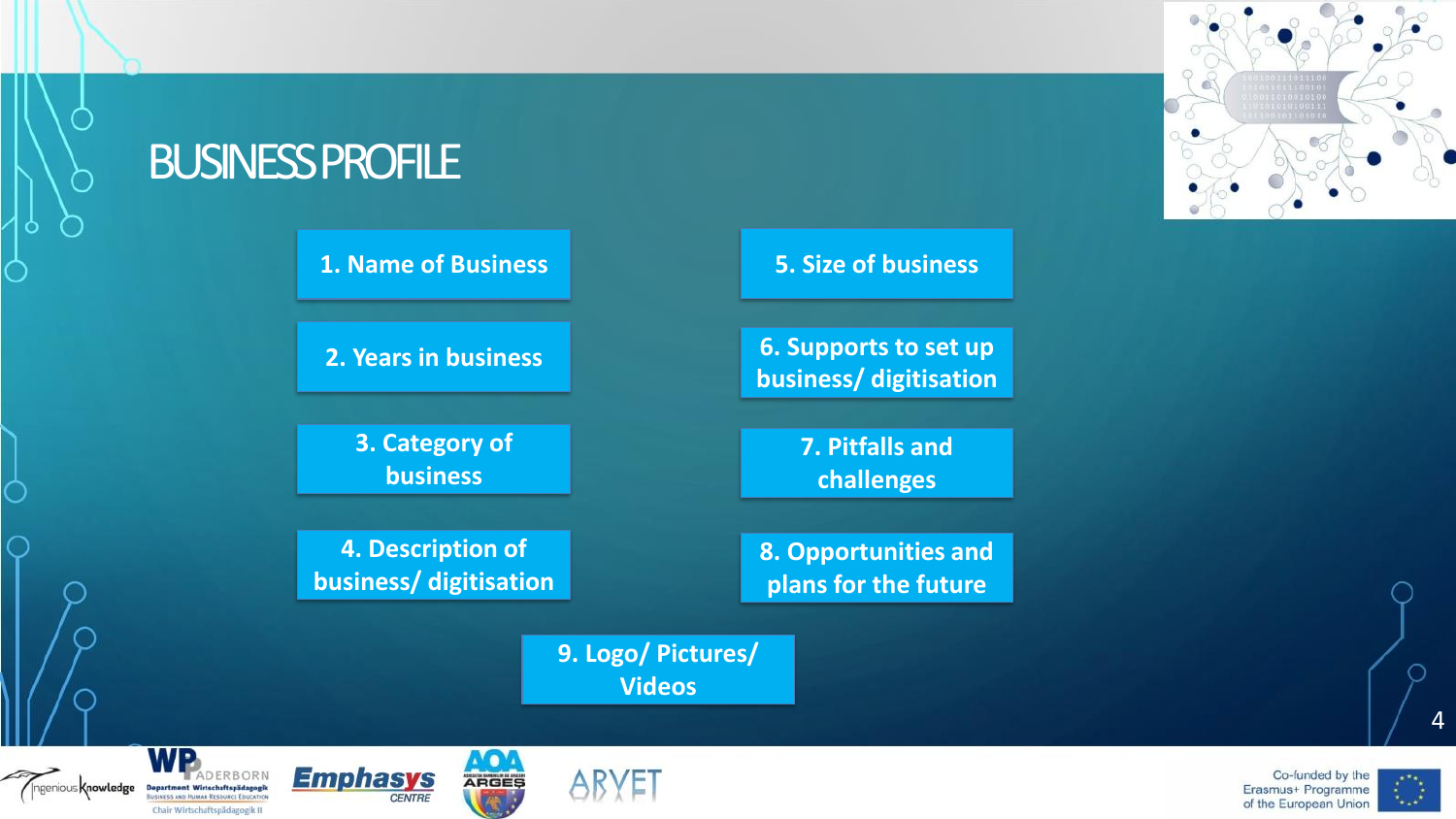

### BUSINESS PROFILE -EXAMPLE

| <b>Business Profile</b>                        |                                                                                                                                                                                                                                                                                                                                  |
|------------------------------------------------|----------------------------------------------------------------------------------------------------------------------------------------------------------------------------------------------------------------------------------------------------------------------------------------------------------------------------------|
| 1. Name of the business                        | <b>LEONEX Internet GmbH</b>                                                                                                                                                                                                                                                                                                      |
| 2. Years in business                           | <b>Since 2008</b>                                                                                                                                                                                                                                                                                                                |
| 3. Category of business                        | <b>IT/Services</b>                                                                                                                                                                                                                                                                                                               |
| 4. Description of business and<br>digitisation | Full service internet agency; conception and design of web projects,<br>implementation of websites via TYPO3 and WordPress, implementation of<br>individual software solutions based on PHP, creation of successful e-<br>commerce systems via Magento or shopware, online marketing (SEO, SEA,<br>CRO, content marketing, SMM). |
| 5. Size of your business                       | > 30 employees                                                                                                                                                                                                                                                                                                                   |



ADERBORN





**AO4** 

ARGES



5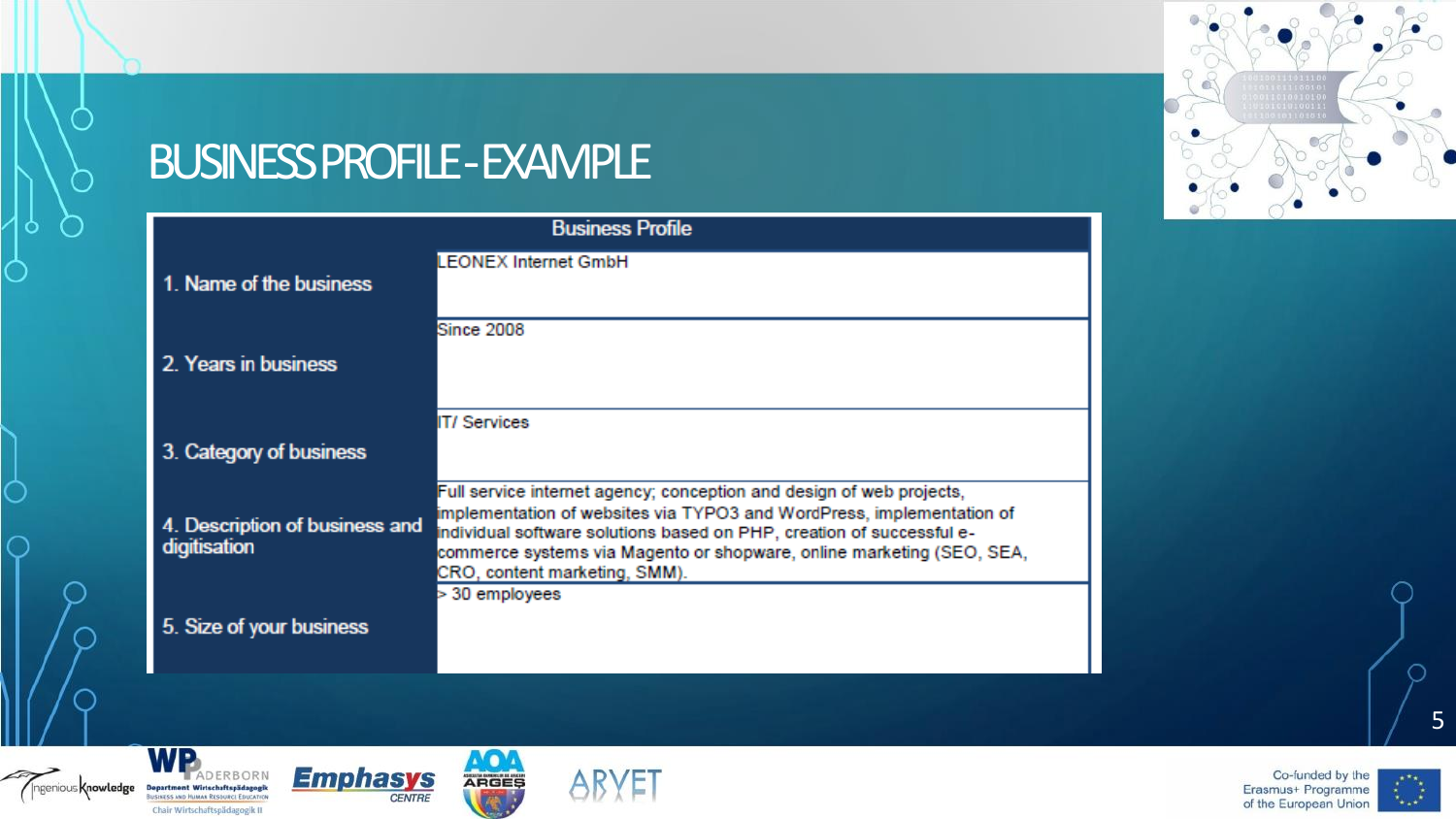# **BUSINESS PROFILE - EXAMPLE**<br> **EXAMPLE**<br> **EXAMPLE**

6. Supports to set up your business and digitisation

e-commerce, digital brand management, individual software development in web and app environments to simplify business processes.

The digitization of business processes is significantly dependent on the human factor, so that these business processes must be made as easy as possible to use. Here, software with a high usability supports both the user and the company.

7. Pitfalls and challenges

8. Opportunities and plans for the future

Logo of business Maybe: enterprise film

Department Wirtschaftspädagogik

**ISINESS AND HUMAN RESOURCE EDUCATIO** 

Chair Wirtschaftspädagogik II

genious **Knowledge** 

**Emphasys** 

**CENTRE** 

The digitization of business processes companies enables their most valuable resource - the human - to do what they do best: Be innovative. LEONEX supports this with intuitive digitization projects, the grown against fully automatic, digital processes. In this environment, artificial intelligence plays an important role, to provide the user meaningful suggestions as a basis for decision-making.

https://www.leonex.de/



**ARGES** 





6